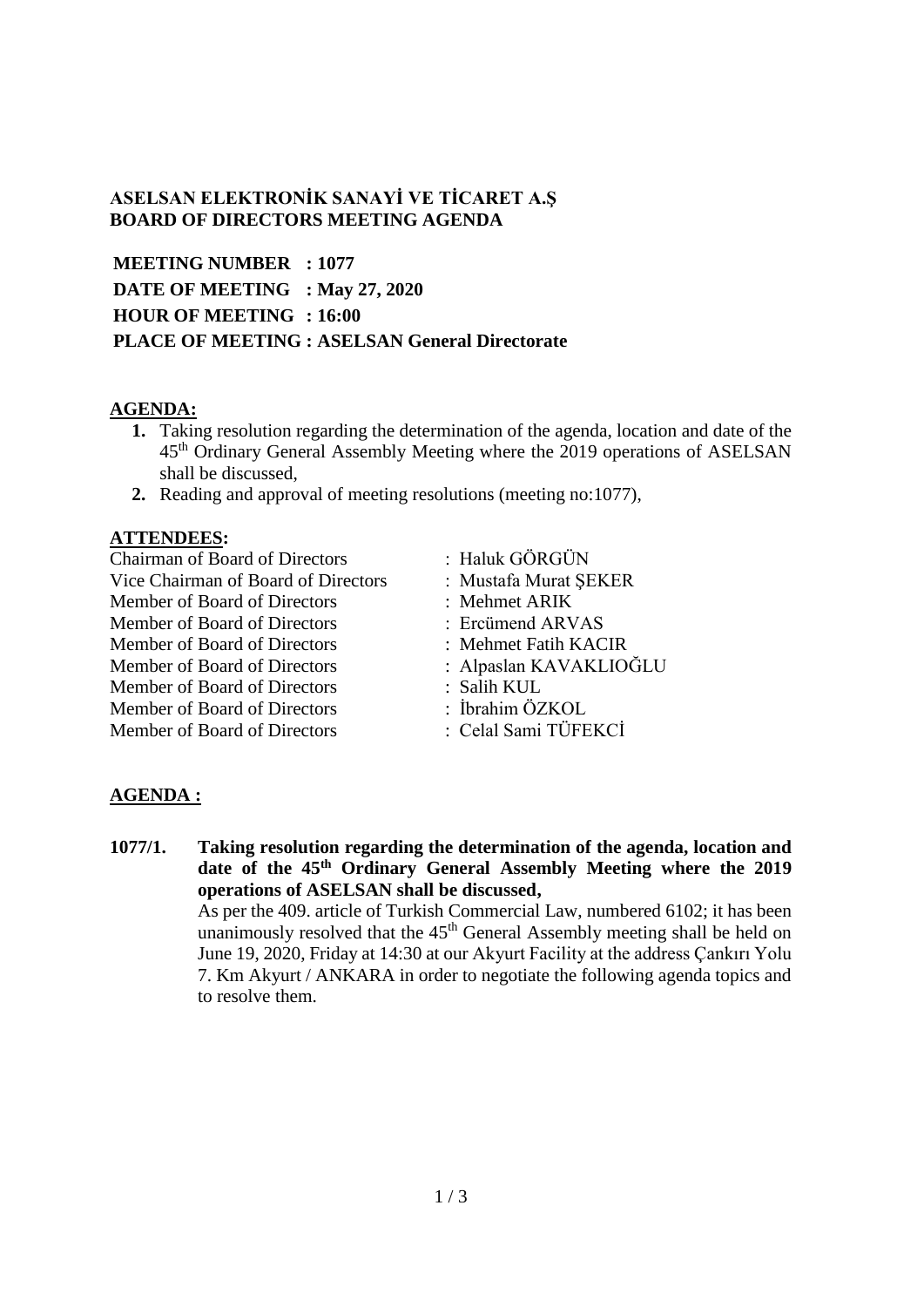### **ASELSAN ELEKTRONİK SANAYİ VE TİCARET A.Ş. AGENDA OF 45 TH ANNUAL ORDINARY GENERAL ASSEMBLY MEETING JUNE 19, 2020**

- **1)** Opening, moment of silence, performing of the national anthem and appointment of the Chairman of the Meeting.
- **2)** Review and discussion of the Annual Report for fiscal year 2019 as prepared by the Board of Directors.
- **3)** Presentation of the report of the independent auditing firm for fiscal year 2019.
- **4)** Review, discussion and approval of financial statements for fiscal year 2019.
- **5)** Reaching resolution on the acquittal of the members of Board of Directors on operations and accounts of the company for fiscal year 2019.
- **6)** Determination of the dividend distribution for fiscal year 2019 and the dividend payout ratio.
- **7)** Election of members of the Board of Directors and independent members of the Board of Directors, whose terms of duties have expired and determination of their duty term.
- **8)** Determination of the remuneration of the members of the Board of Directors.
- **9)** Approval of the independent auditing firm which is decided by the Board of Directors, in accordance with the regulations of Capital Markets Board.
- **10)** Submitting information on donations made; guarantee, pledge, mortgage and warranties given on behalf of third parties and revenue and benefits acquired in 2019.
- **11)** Providing information regarding the reports, which comprises the conditions of the transactions with Presidency of Defense Industries and its comparison with the market conditions in 2019, as per the regulations of the Capital Markets Board.
- **12)** Determining the upper limit of donations and aids to be made in fiscal year 2020.
- **13)** Determining the upper limit of sponsorships to be made in fiscal year 2020.
- **14)** Submitting information on the subject that shareholders who got the administrative competence, members of board of directors, managers with administrative liability and their spouses, relatives by blood or marriage up to second degree may conduct a transaction with the corporation or subsidiaries thereof which may cause a conflict of interest and compete with them.
- **15)** Wishes and recommendations.